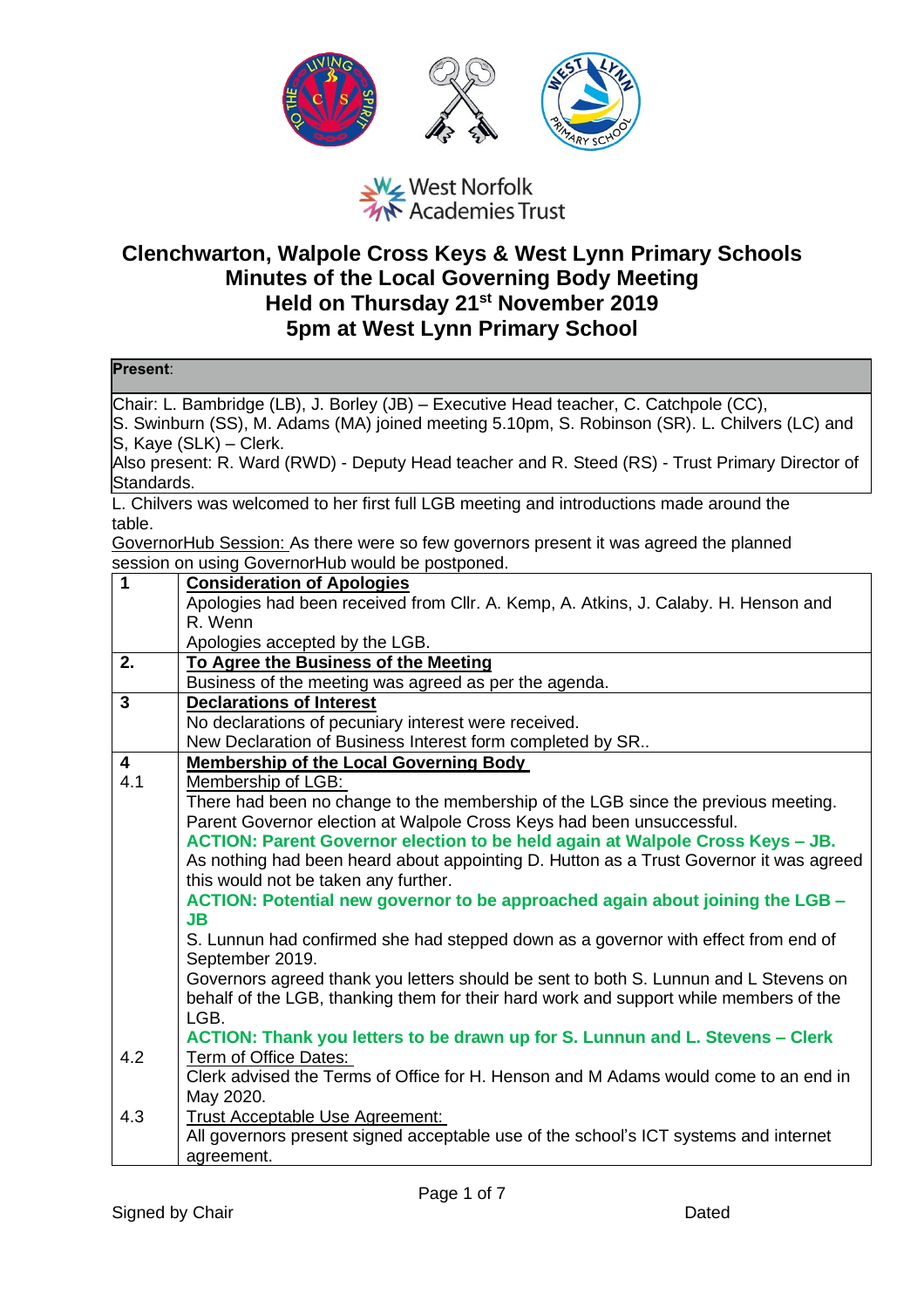|                | <b>ACTION: All governors not present at the meeting to complete Trust Acceptable</b>                                 |
|----------------|----------------------------------------------------------------------------------------------------------------------|
|                | <b>Use Agreement for ICT - Clerk</b>                                                                                 |
| 5              | To Agree the Minutes of the Meetings Held on 26 <sup>th</sup> September 2019 and 7 <sup>th</sup>                     |
|                | November 2019                                                                                                        |
|                | Minutes of the LGB meeting held on 26 <sup>th</sup> September 2019 were agreed and accepted as                       |
|                | a true record by the LGB. Minutes signed by LB                                                                       |
|                | Minutes of the LGB Policy Review Meeting held on 7 <sup>th</sup> November 2019 were agreed and                       |
|                | accepted as a true record by the LGB. Minutes signed by LB.                                                          |
| 6              | <b>Review of AMR (Action Monitoring Record) from September 2019</b>                                                  |
| 6.1            | Copy of the AMR from the September LGB had been issued to all governors prior to the                                 |
|                | meeting.                                                                                                             |
|                | Trust Email Addresses for Governors: New Trust email addresses for all<br>$\bullet$                                  |
|                | governors had still not yet been set up.                                                                             |
|                | <b>ACTION: Trust ICT Department to be chased up re set up of new governor</b><br>email addresses - Clerk             |
|                | Governor Pen Portraits for Schools' Websites: Some pen portraits remained<br>$\bullet$                               |
|                | outstanding.                                                                                                         |
|                | ACTION: All newly appointed governors to write up pen portrait and email to                                          |
|                | JB - AA, SS, CC and LC.                                                                                              |
|                | ACTION: Pen portraits to be checked and either updated details provided or                                           |
|                | confirmation no update required to be sent to JB - All Governors                                                     |
|                | Google Drive for Governor Monitoring: ACTION: All new governors and the<br>$\bullet$                                 |
|                | Clerk to be invited to join the Google Drive for Governor monitoring - JB                                            |
|                | EYFS Monitoring: Meeting with EYFS Leads had still not been arranged by HH.<br>$\bullet$                             |
|                | <b>ACTION: HH to be contacted about EYFS monitoring and end of term of</b>                                           |
|                | office in May 2020 - JB                                                                                              |
|                | Monitoring: LB advised monitoring had been raised at the recent Ofsted training,<br>$\bullet$                        |
|                | which led to a discussion on the monitoring form being used and if it should be                                      |
|                | reviewed. RS advised it had been proposed governors use the same forms for                                           |
|                | monitoring as the Senior Leadership Team.<br>ACTION: Monitoring forms to be used by governors to be checked and then |
|                | issued to Clerk for distribution to all governors - RS                                                               |
|                |                                                                                                                      |
|                |                                                                                                                      |
|                | MA joined the meeting at this point.                                                                                 |
|                |                                                                                                                      |
| 6.2            | All remining actions had either been completed or were to be covered under agenda                                    |
|                | items.                                                                                                               |
|                |                                                                                                                      |
| 6.3            | <b>Matters Arising from the Minutes</b>                                                                              |
|                | LGB 26th September 2019<br>No items were raised from the meeting held on 26 <sup>th</sup> September 2019.            |
|                | LGB Policy Review Meeting 7th November 2019                                                                          |
| 6.4            | Lettings Policy: Maximum hall number had not yet been confirmed for the Walpole Cross                                |
|                | Keys Lettings Policy.                                                                                                |
|                | <b>ACTION: Lettings Policy for Walpole Cross Keys to be completed and copy then</b>                                  |
|                | signed by LB, once maximum hall number confirmed by the Trust – RWD & LB                                             |
| 6.5            | Accessibility Plans: JB confirmed Accessibility Plans had been sent through to the                                   |
|                | website manager to be upload to the schools' websites.                                                               |
| $\overline{7}$ | <b>Head teacher's Written Report</b>                                                                                 |
| 7.1            | Copy of Head teacher's Reports for each school, together with joint SIDP 2019 - 2023,                                |
|                | had been issued to all governors prior to the meeting.                                                               |
|                | JB talked through the reports.                                                                                       |
|                |                                                                                                                      |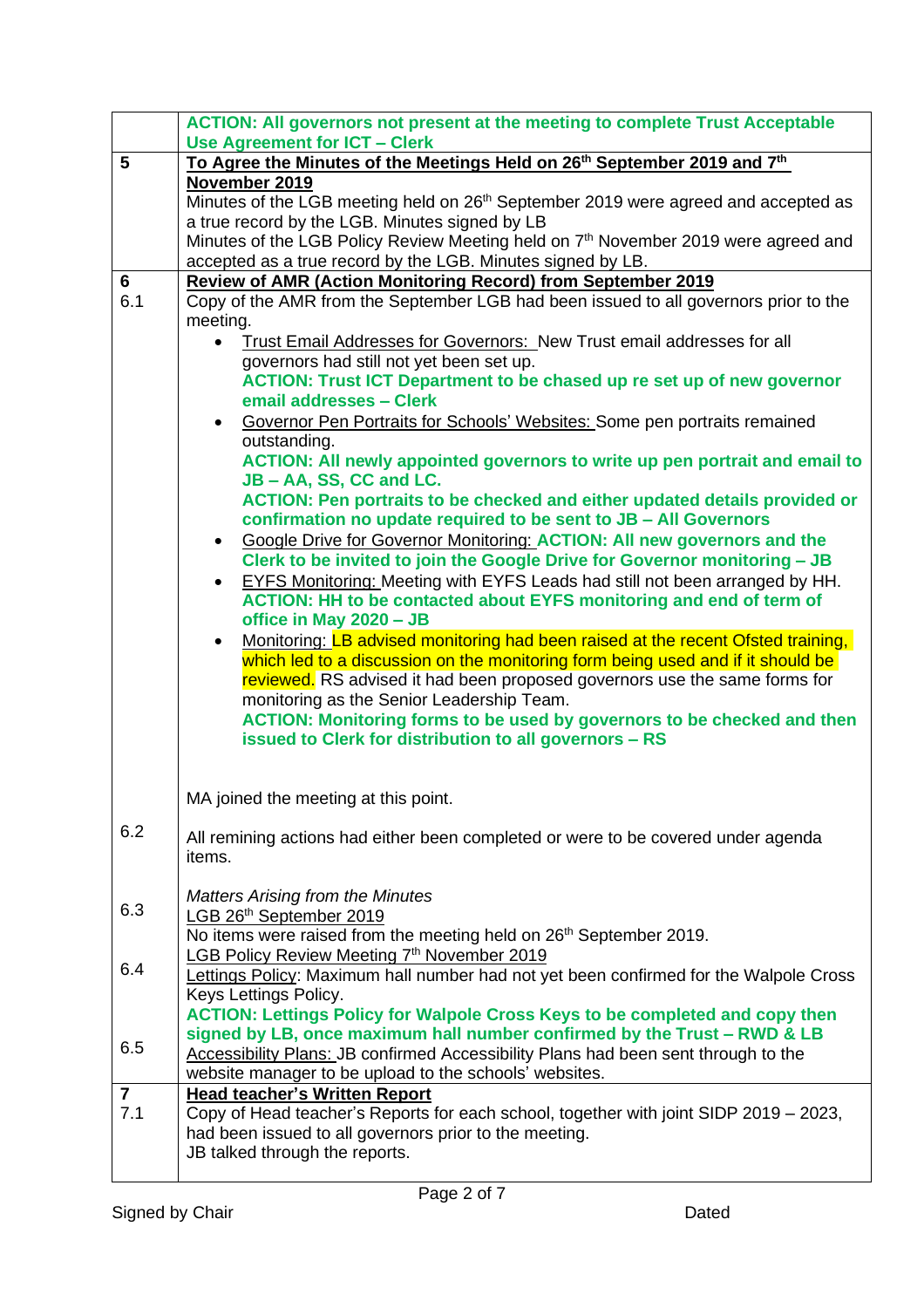|      | West Lynn                                                                                                                              |
|------|----------------------------------------------------------------------------------------------------------------------------------------|
|      | Good Ofsted inspection had taken place in September 2019.                                                                              |
| 7.2  | <b>Concerns and Strong Concerns</b>                                                                                                    |
|      | There were concerns with two SEN children, one of which was violent towards other                                                      |
|      | children. Working with 1 to 1. Risk care plan in place.                                                                                |
|      | Strong concern was Staffing. Interviews were to be held again the following week as first                                              |
|      | round of candidates had not been strong enough.                                                                                        |
|      | The school did have an option for long term supply.                                                                                    |
|      | LB queried when it was hoped the member of staff on a phased return would be back full                                                 |
|      | time. JB replied it was hoped they would be back by Christmas.                                                                         |
| 7.3  | <b>Pupil Numbers</b>                                                                                                                   |
|      | LB asked if the new pupils who had joined the school were all English speaking. JB                                                     |
|      | advised no. An EAL pupil joined in Year 2 and in Year 6.                                                                               |
| 7.4  | Attendance                                                                                                                             |
|      | JB made governors aware that at this stage of the academic year 2 days absence (4                                                      |
|      | sessions) would put a pupil below 95%.<br>Pupil Premium attendance was lower than non- Pupil Premium. Lot of Pupil Premium             |
|      | absence was due to holidays for which the school did fine.                                                                             |
|      | JB reported she had met with two sets of parents that week following attendance letters                                                |
|      | sent re poor attendance. SR queried if there had been poor attendance the previous year                                                |
|      | as well. JB confirmed there had been and this was now in hand.                                                                         |
| 7.5  | <b>Behaviour and Exclusions</b>                                                                                                        |
|      | Behaviour generally was very good.                                                                                                     |
|      | No reported racist or bullying incidents                                                                                               |
|      | One parent had reported alleged bullying. Lot of work had been done with the class on                                                  |
|      | bullying and staff had regularly checked in with the child. Weekly meetings had been held                                              |
|      | with parents and did not need to meet again.                                                                                           |
|      | One Fixed term Exclusion (FTE).                                                                                                        |
|      | There had been internal exclusions and these had mainly been for two SEN children                                                      |
| 7.6  | previously referred to under concerns                                                                                                  |
|      | Performance Management<br>Performance management for all teachers had been completed.                                                  |
|      |                                                                                                                                        |
|      | <b>Walpole Cross Keys</b>                                                                                                              |
| 7.7  | <b>Strengths and Concerns</b>                                                                                                          |
|      | Strength was a good happy team in place.                                                                                               |
|      | Concerns were low results for Year 3. This was a focus for the teacher.                                                                |
|      | S, White who would be leaving due to a promotion, at Christmas, would mean less SLT                                                    |
|      | time at Walpole Cross Keys.                                                                                                            |
| 7.8  | Attendance                                                                                                                             |
|      | Attendance appeared low due to one child signed off by the doctor whose sick note ran                                                  |
|      | out. Part time timetable set up for pupil who was now being home schooled. School was                                                  |
|      | prepared to work with pupil part time.                                                                                                 |
| 7.9  | Performance Management                                                                                                                 |
|      | Performance management had been completed for all teachers.<br>Performance management for TAs was due to take place the following day. |
| 7.10 | <b>Behaviour and Exclusions</b>                                                                                                        |
|      | Behaviour generally was good                                                                                                           |
|      | One internal exclusion. I to 1 had been appointed.                                                                                     |
|      | No reported racist or bullying incidents.                                                                                              |
|      | No FTE                                                                                                                                 |
| 7.11 | <b>Complaint from Parent</b>                                                                                                           |
|      | LB had observed meeting with parents.                                                                                                  |
|      |                                                                                                                                        |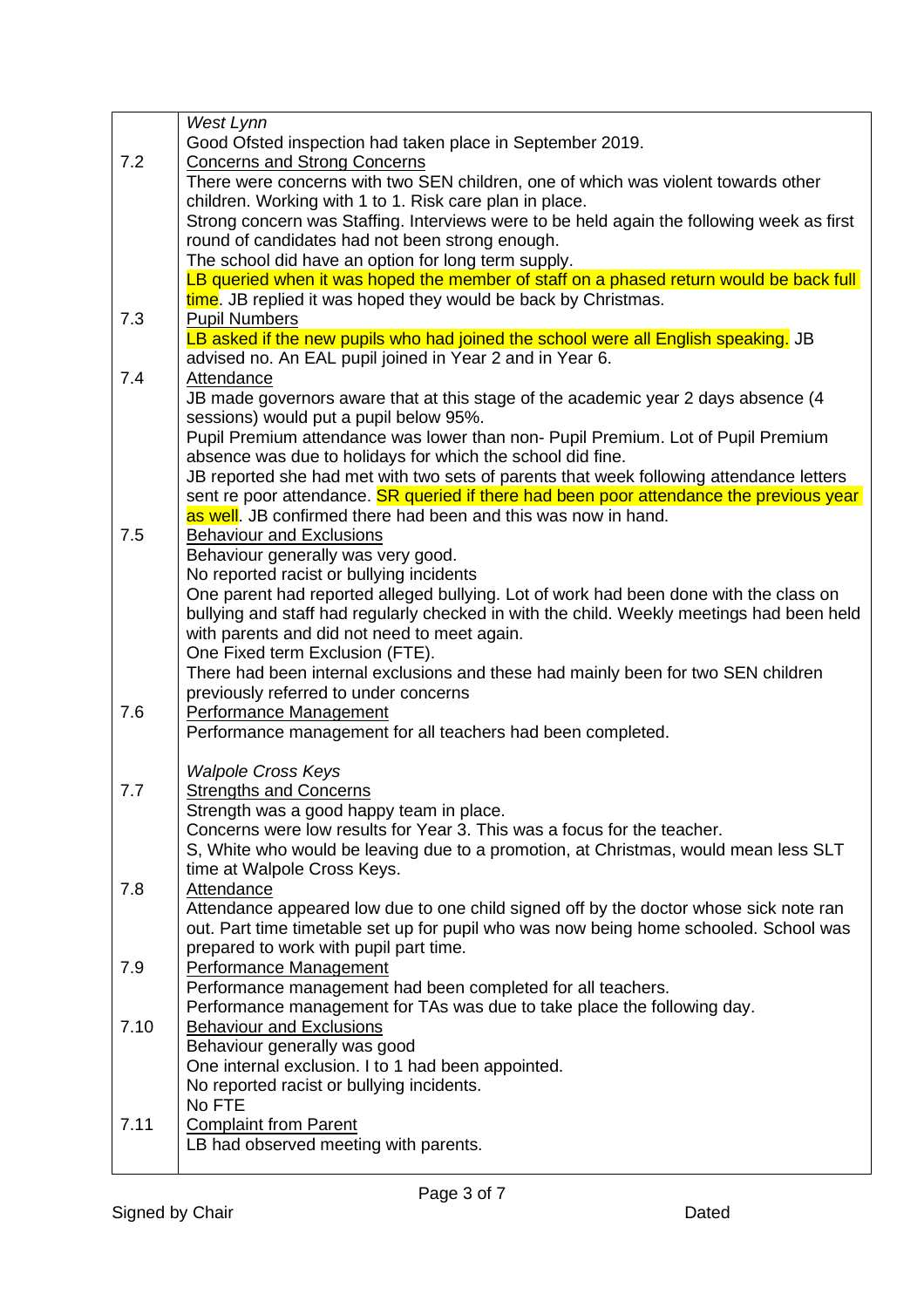|      | Clenchwarton                                                                              |
|------|-------------------------------------------------------------------------------------------|
| 7.12 | <b>Strengths and Concerns</b>                                                             |
|      | Good improvement in EYFS environment and behaviour.                                       |
|      | Concerns were Progress of Year 6, downward trend in phonics and behaviours for            |
|      | learning and behaviour around the school.                                                 |
|      | Strong concerns were with staffing and the high number of supply teachers.                |
|      | JB advised it was hard with so many supply teachers to be able to move the school         |
|      | forward. However, the SLT still had the same expectations.                                |
|      | There was also the cost involved with supply teachers                                     |
|      | LB queried if the supply teachers were generally the same people. JB explained the        |
|      | schools tried as much as possible to use the same people.                                 |
| 7.13 | Attendance                                                                                |
|      | There had been one bereavement, cases of chicken pox and impetigo. One child was          |
|      | waiting for a move to another school.                                                     |
|      | LB queried how the school was working on improving attendance.                            |
|      | JB explained letters were sent to parents and meetings held. The school fined parents     |
|      | where it was able to do so.                                                               |
| 7.14 | <b>Behaviour and Exclusions</b>                                                           |
|      | Behaviour was being monitored                                                             |
|      | JB had met with all teachers.                                                             |
|      | Expectations reminder checklist had been sent out to all staff and discussed in staff     |
|      | meetings.                                                                                 |
|      | LC advised in Year 3 the seating plan was not consistent which might help with            |
|      | behaviour. JB replied this was a fair comment and asked RWD to look into it.              |
|      | There had been no reported racist or bullying incidents.                                  |
|      | There had been internal exclusions.                                                       |
|      | One FTE for 1 pupil. Family Support Plan (FSP) now in place, Educational Psychologist     |
|      | had been out to assess pupil.                                                             |
| 7.15 | Performance Management                                                                    |
|      | Performance management for all teachers had been completed.                               |
| 7.16 | Safeguarding                                                                              |
|      | JB reported this term three calls had been received from Operation Encompass, for the     |
|      | same family. Operation Encompass was explained for new governors.                         |
| 8.   | <b>Pupil Premium Plans and Strategies for 2019/2020</b>                                   |
|      | Governor agreed this item had been covered at the previous meeting in September 2019.     |
| 9.   | Review of Year 3, Year 4 and Year 5                                                       |
|      | Data for all year groups for all three schools had been issued to governors prior to the  |
|      | meeting.                                                                                  |
|      | PIXL was explained for new governors                                                      |
|      | JB then talked governors through the data.                                                |
|      |                                                                                           |
| 9.1  | Clenchwarton                                                                              |
|      | JB reported Year 1 Reading had not yet been moderated so the data would change            |
|      | LB queried what the changes would be. JB and RS replied they thought data would be        |
|      | lower.                                                                                    |
|      | RWD advised Pupil Progress meetings had been held that week and strengths and             |
|      | weaknesses had been looked at. Individual pupils from Reception, Year 1, Year 2, Year 5   |
|      | and Year 6 had been discussed. Meetings for Year 3 and Year 4 pupils were still to be     |
|      | undertaken.                                                                               |
| 9.2  |                                                                                           |
|      | West Lynn<br>Challenge had been set up in class for Year 4 to encourage reading at home.  |
|      | SS queried if parents were invited into school regarding how to read with their children. |
|      | JB advised Reading Cafes had been held previously and would be held again in the          |
|      |                                                                                           |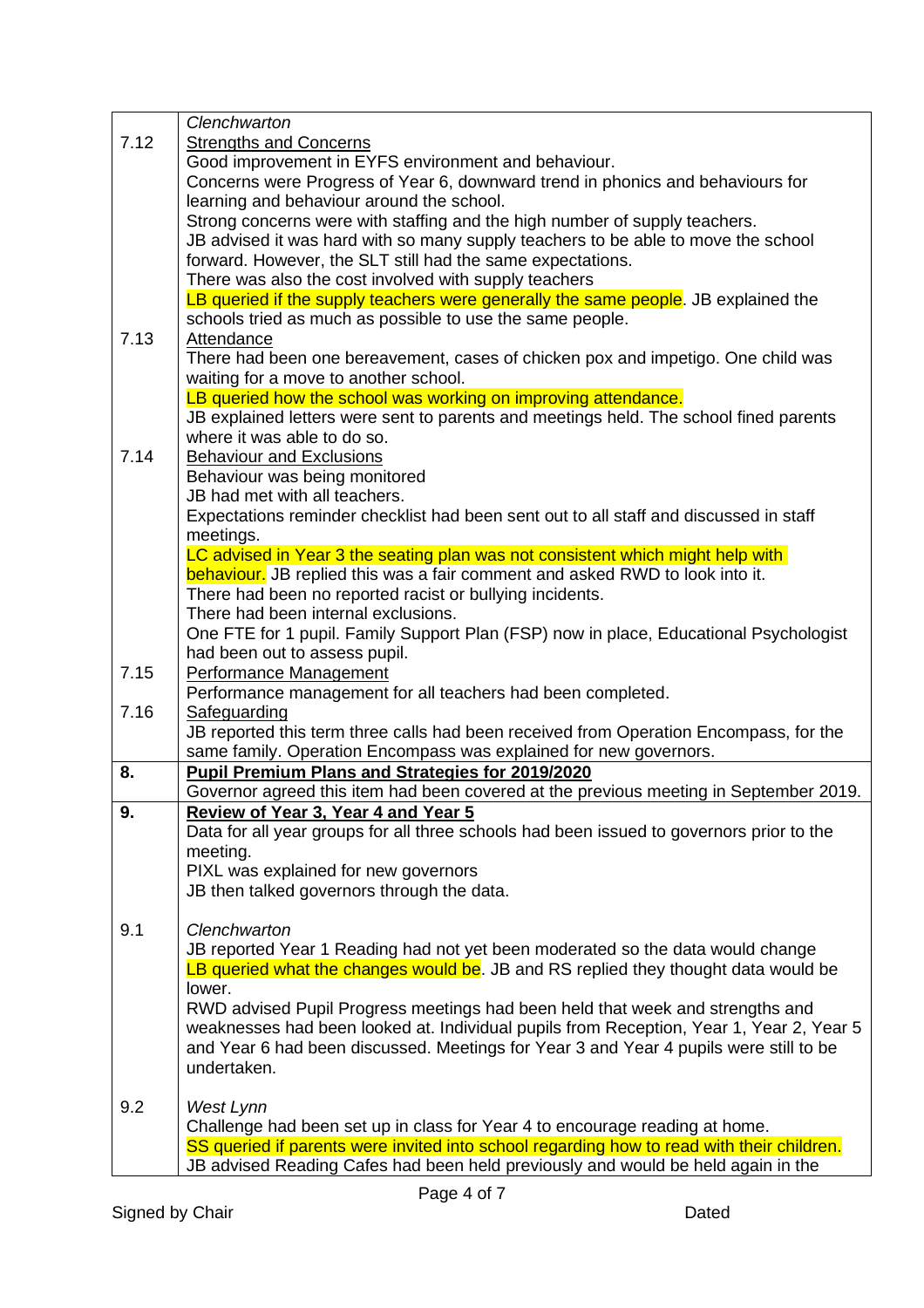|      | future.                                                                                                                                                                  |
|------|--------------------------------------------------------------------------------------------------------------------------------------------------------------------------|
| 9.3  | <b>Walpole Cross Keys</b>                                                                                                                                                |
|      | Year 1 Figure for Writing was queried at 71%.                                                                                                                            |
|      | ACTION: Walpole Cross Keys Year 1 figure for Writing at 71% to be checked - JB                                                                                           |
|      | SR confirmed there were concerns with Year 3 who were a weaker cohort.                                                                                                   |
| 10   | <b>Update on New Knowledge Rich Curriculum</b>                                                                                                                           |
| 10.1 | JB reported the new curriculum was going well.                                                                                                                           |
|      | Meeting had been held the previous week to adapt and change ready for next term.                                                                                         |
|      | LB commented the new curriculum was very quick paced. JB confirmed it was, but the                                                                                       |
|      | children were enjoying it.                                                                                                                                               |
|      | One parent at Clenchwarton had commented they felt it was too pacey.                                                                                                     |
|      | LC advised as a parent, children were coming home more excited about what they were                                                                                      |
|      | learning                                                                                                                                                                 |
|      | LB reported in the deep dive discussion with pupils it had been vey clear they                                                                                           |
|      | remembered and could recall information, even pupils in the bottom 20%.                                                                                                  |
|      | JB and MA confirmed good discussions were coming from pupils. An example was given                                                                                       |
|      | where a Year 5 pupil had linked Baghdad, the British Empire and trade.                                                                                                   |
|      | SS queried if pupils took the knowledge organisers home. JB advised yes and they were                                                                                    |
|      | also available on the schools' websites.<br>SS then queried if there had been any feedback from parents about the organisers. JB                                         |
|      | replied positive feedback had been received at Parents Evenings, especially at West                                                                                      |
|      | Lynn where parents were very happy with the knowledge organisers.                                                                                                        |
| 10.2 | <b>Book Look</b>                                                                                                                                                         |
|      | A random sample of books from West Lynn pupils were handed out and time given for                                                                                        |
|      | governors to look through them.                                                                                                                                          |
|      | SS commented how well presented and well cared for the books were.                                                                                                       |
|      | Governors commented on Year 6 pupils studying atoms and the periodic table, which                                                                                        |
|      | was more KS3.                                                                                                                                                            |
|      | Governors agreed with LB the biggest difference seen in the books from the previous                                                                                      |
|      | year, was in Art.                                                                                                                                                        |
|      | As art was her area of expertise, and having looked at art books for Year 1, Year 4 and                                                                                  |
|      | Year 5, CC commented, she was impressed with the books and loved the sketch books,<br>but queried if the tonal work and cross hatching were too prescribed. RS explained |
|      | before the new curriculum Art had not been taught as such before, so there were many                                                                                     |
|      | gaps to be filled and that was why it was currently more prescribed.                                                                                                     |
| 11   | <b>Review and Update Governor Action Plan (GAP)</b>                                                                                                                      |
|      | Copy of GAP had been issued to all governors prior to the meeting.                                                                                                       |
|      | Governors talked through the GAP and the following actions and amendments were                                                                                           |
|      | agreed.                                                                                                                                                                  |
|      | LB commented the Governor self-review and subsequent GAP had been written before                                                                                         |
|      | the new Ofsted framework.                                                                                                                                                |
| 11.1 | Informing Governor Recruitment: New Skills Audit to be completed following appointment                                                                                   |
|      | of several new governors.                                                                                                                                                |
|      | RS advised the Trust was looking at induction training for new governors.                                                                                                |
|      | <b>ACTION: Skills Audit to be sent out to all governors - Clerk</b>                                                                                                      |
|      | <b>ACTION: Skills Audit to be completed and returned to the Clerk ready for</b><br>discussion at the next meeting - ALL Governors                                        |
| 11.2 | <b>Engaging with Stakeholders: Governors agreed staff should receive feedback following</b>                                                                              |
|      | governor monitoring visits and completed monitoring forms were to be shared with                                                                                         |
|      | relevant staff members.                                                                                                                                                  |
|      | Possible ways to engage more with the community were discussed, including articles for                                                                                   |
|      | the parish magazines.                                                                                                                                                    |
|      | <b>ACTION: Copies of governor monitoring forms to be shared with relevant members</b>                                                                                    |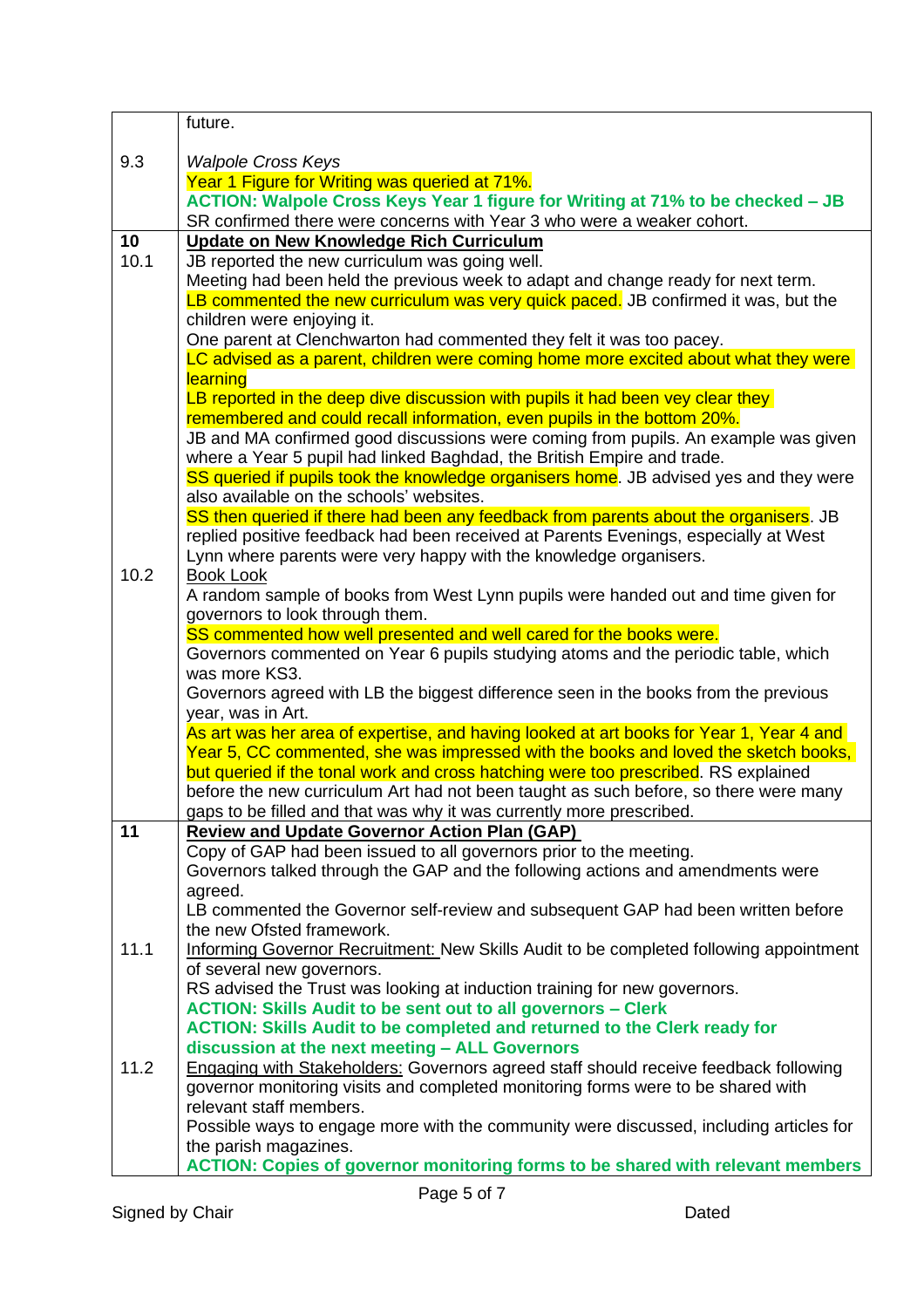|      | of staff $-$ JB                                                                                 |
|------|-------------------------------------------------------------------------------------------------|
| 11.3 | Effective Accountability: LB advised governors needed to question more during meetings          |
|      | and monitoring visits. Suggested all governors look through the new Governor Toolkits           |
|      | for examples and guidance.                                                                      |
|      | SIDP was now a standard item in the termly Head teacher's Reports.                              |
|      | The use of external data was raised.                                                            |
|      | ACTION: Review of IDSR data to be an agenda item for the next meeting - JB/Clerk                |
| 12   | Ratification of Policies Agreed at Policy Review Meeting 7th November 2019                      |
|      | As the LGB Policy Review meeting held on 7 <sup>th</sup> November 2019 had not been quorate the |
|      | following policies reviewed and agreed at that meeting were ratified and accepted by the        |
|      | LGB.                                                                                            |
|      |                                                                                                 |
|      | <b>Accessibility Plan</b>                                                                       |
|      | Disaster Recovery Plans for each school                                                         |
|      | <b>English Policy</b>                                                                           |
|      | <b>Collective Worship Policy</b>                                                                |
|      | <b>Computing Policy</b>                                                                         |
|      | <b>Drugs Policy</b>                                                                             |
|      | <b>Educational Visits</b>                                                                       |
|      | <b>Homework Policy</b>                                                                          |
|      | <b>Maths Policy</b>                                                                             |
|      | <b>Online Safety Policy</b>                                                                     |
|      | <b>Looked After Children Policy</b>                                                             |
|      | Lettings Policies for each school.                                                              |
| 13   | <b>Governor Monitoring</b>                                                                      |
|      | To agree monitoring for the Spring Term and the remaining Autumn Term                           |
| 13.1 | <b>Deep Dive Monitoring</b>                                                                     |
|      | Deep Dive monitoring dates were agreed as follows:                                              |
|      | 9th December 2019 at Walpole Cross Keys 11am                                                    |
|      | 3rd February 2020 at Clenchwarton 9.15am                                                        |
|      | <b>ACTION: All governors to be informed of Deep Dive monitoring sessions - Clerk</b>            |
| 13.2 | <b>Pupil Premium Monitoring</b>                                                                 |
|      | <b>ACTION: Meeting to be arranged with RWD re Pupil Premium monitoring - SS</b>                 |
| 13.3 | <b>Behaviour Monitoring</b>                                                                     |
|      | ACTION: Meeting to be arranged for behaviour monitoring before half term - SS                   |
| 13.4 | <b>Science Monitoring</b>                                                                       |
|      | JB had not had any contact from AK, since the previous meeting about arranging Science          |
|      | monitoring. In the absence of AK, item carried forward                                          |
|      | ACTION: Review of science books and data to be arranged - AK and JB                             |
| 13.5 | Governor Reading Sessions with Pupils: Governors agreed this item was to be carried             |
|      | forward for consideration at the next meeting.                                                  |
|      | <b>ACTION: Arranging Governor in school reading sessions to be considered at the</b>            |
|      | next meeting - Clerk                                                                            |
|      |                                                                                                 |
| 13.6 | Review of any monitoring undertaken                                                             |
|      | Deep Dive Monitoring Visit - West Lynn                                                          |
|      | Deep Dive monitoring visit had been undertaken at West Lynn on 17 <sup>th</sup> October 2019 by |
|      | RW, LB, CC, MA and HH.                                                                          |
|      |                                                                                                 |
|      | ACTION: Monitoring report following Deep Dive at West Lynn to be written up - RW                |
| 14.  | <b>Governor Training and CPD</b>                                                                |
|      | Review of any governor training undertaken since the previous meeting and consider any          |
|      | training required                                                                               |
| 14.1 | Monitoring and Holding School Leaders to Account                                                |
|      | Training session for governors on Monitoring and Holding School Leaders to Account had          |
|      | been arranged with Educator Solutions for Tuesday 3rd December 2019 6pm at West                 |